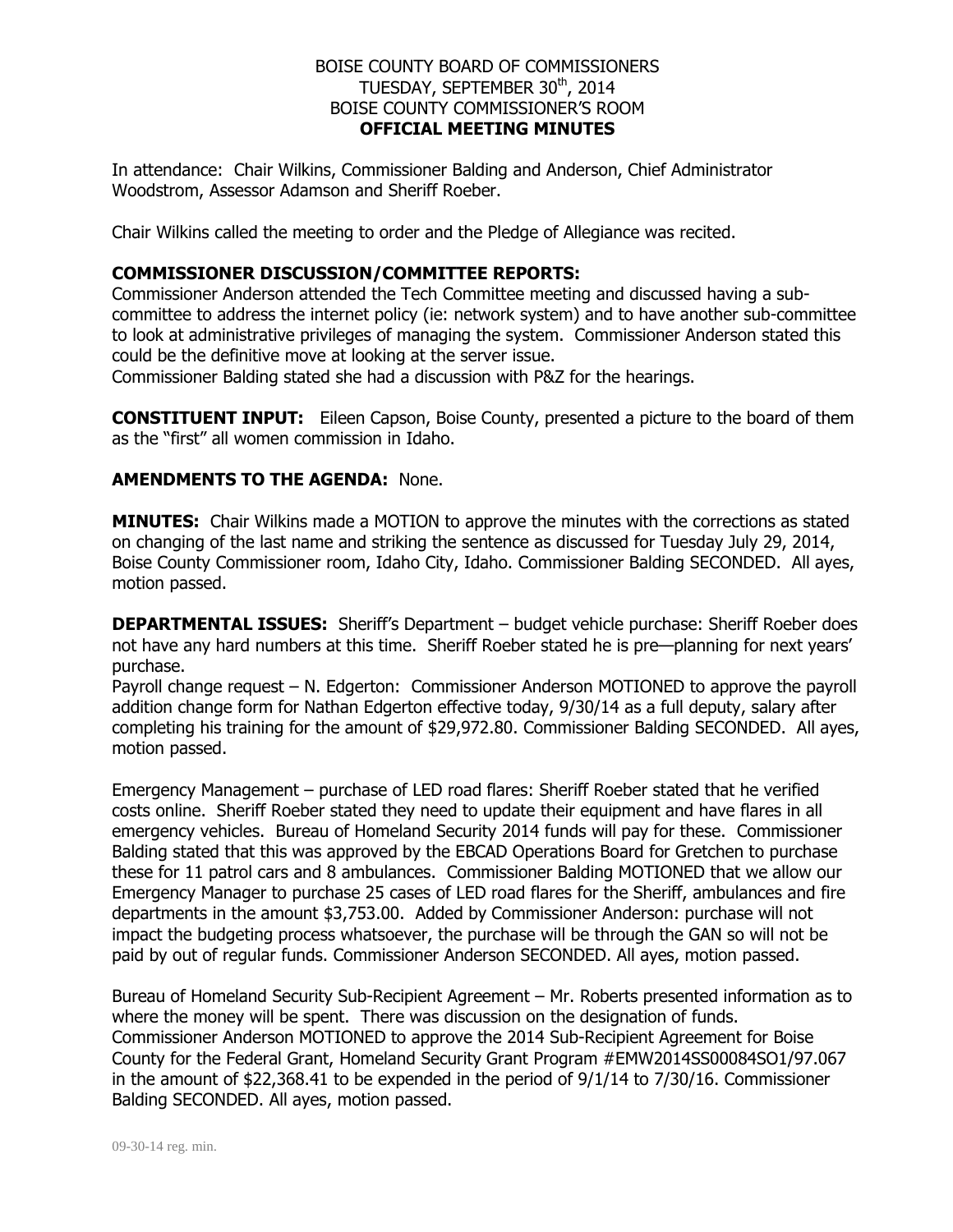Assessor & Emergency Management - GIS Addendum: John Roberts gave a handout of the numbers and stated that he needs a letter to amend the contract to approve the additional expenditures. This was tabled until later today.

John Roberts gave a recap of the fire chiefs meeting and that the chiefs would like to recommend shortening the burn ban effective dates in the ordinance. Chair Wilkins MOTIONED to cancel the burn ban currently in effect and that it be effective as of today's date of 9/30/14 following the recommendation of the Boise County Firefighters Association, the Emergency Management Coordinator and Sheriff Roeber and due to the fact that they are still required to get permits. Commissioner Balding asked what the ordinance number was. Commissioner Anderson responded that the ordinance was 2014-03 and Commissioner Anderson amended to add that the Department of Land permits are required through October  $20<sup>th</sup>$ . Commissioner Balding SECONDED. All ayes, motion passed.

Termination of Employment due to PERSI for Emergency Manager, John Roberts.– Sheriff Roeber will fill in during his absence. Chair Wilkins MOTIONED to approve the termination of employment for John Roberts, Emergency Management Coordinator, to comply with PERSI retirement regulations as stated. Commissioner Balding SECONDED. All ayes, motion passed.

P&Z – Administrator, Rora Canody, spoke about yesterday's discussion of the ULO. Ms. Canody spoke about publication requirement and stated that it is only a 15 day notice, not 30 days. Ms. Canody spoke about the P&Z Commission publications, which will be for the  $2^{nd}$ , 4<sup>th</sup> and 8<sup>th</sup>.

Road Department – purchase over \$1,000: The Board stated that he needs three bids. This is tabled for another meeting day.

**CONTRACTS/AGREEMENTS/GRANTS:** CAI Contract FY 2015 – Discussion on Addendum D: Sheriff Roeber spoke about the "jail" portion. He stated we don't need mug shot and that he is not sure on the base. The Board stated that this contract will be tabled. Commissioner Anderson asked if the imaging portion of the addendum was checked. Clerk Prisco stated that it has been adjusted on the contract. Sheriff Roeber gave an update on his portion of the addendum and would like to keep the base but CAI stated if we cross out the mug shot portion on Addendum D, they will take it off the contract. Clerk Prisco presented the updated contract to the Board and explained the changes. Chair Wilkins MOTIONED to enter into the contract with CAI information systems solutions with the following corrections to the contract; the first one being on Addendum A, including the \$1,500 of financial claims entry for a total change of \$1,500 for a total software licensing fee on Addendum A will be \$41361.65. On Addendum B as it stands, on Addendum C for a slight number of hours purchased will be 600 hours at \$58.00 an hour for the new annual pc network contract service contract price of \$34,800. Addendum D removing the 700 for the jail mug shot interface, adjusting RMS/JMS maintenance total to \$9,858, adjusting the Sheriff's maintenance tool to \$9,241 for the total annual software maintenance of \$17,658. No changes to Addendum E. Commissioner Balding SECONDED. All ayes, motion passed.

JABG Project Award: Administrator, Valarie Delyea was awarded her 10 years of service certificate. Ms. Delyea explained the award to the Board. Commissioner Anderson MOTIONED that we approve the FY13 JABG Project Award for Boise County, for their ICAN program, Project #13-JA41- 02 in the amount of \$2,500 with a required match of \$228 to be expended 10/1/14 through 9/30/15 and authorize the Chair's signature on the incentives and the civil rights guarantee by the Boise County court. Commissioner Balding SECONDED. All ayes, motion passed. Restorative Grant Award: Ms. Delyea stated that this is a part of the SRO that the County is responsible for. Ms. Delyea gave a handout to the Board.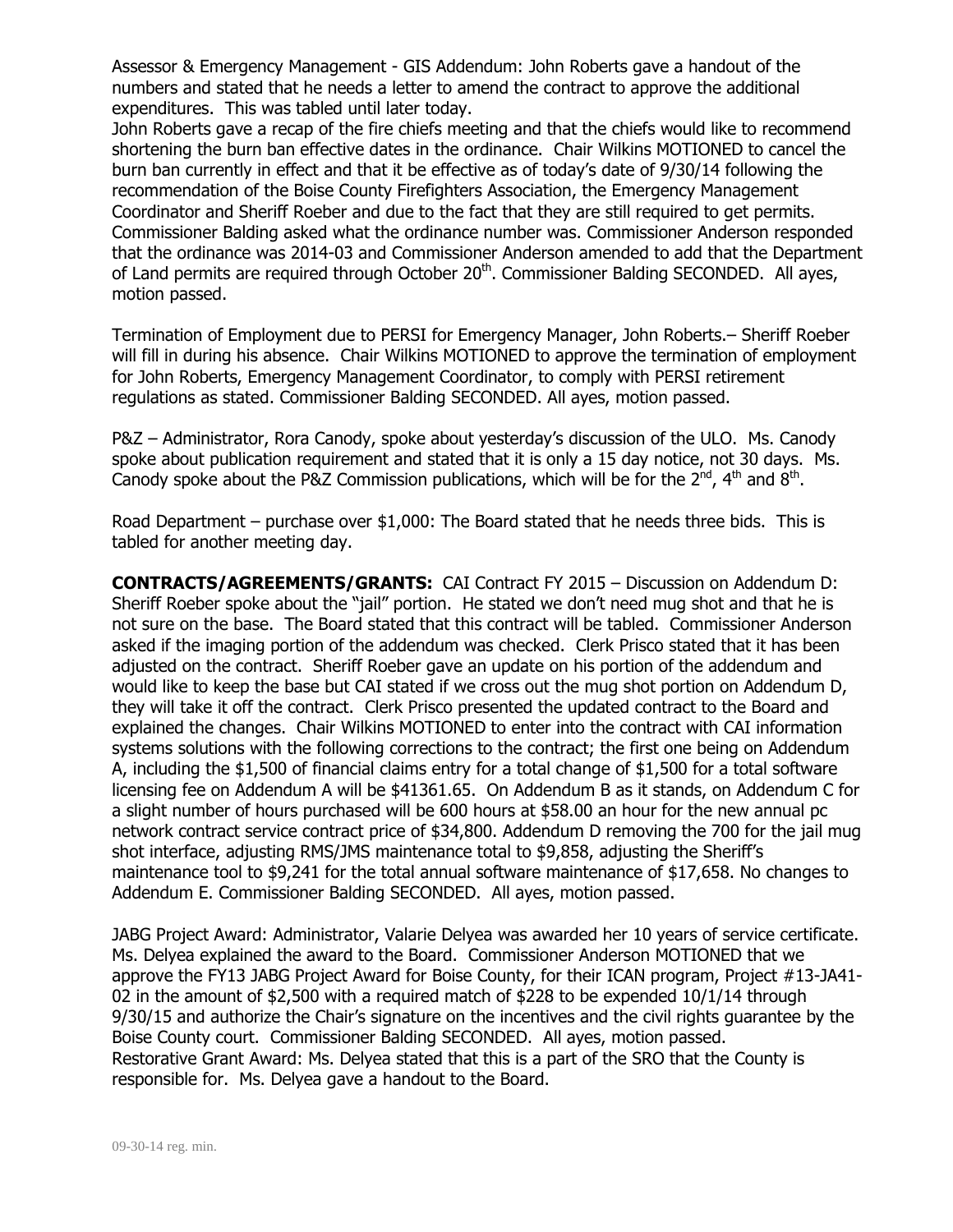Clerk – Resolution (2014-69): Chair Wilkins MOTIONED to approve Resolution 2014-69, a Boise County Resolution adjusting the Boise County Justice fund FY 2014 budget, revenue budget #03- 00-0345-01 ITD traffic enforcement in the amount of \$6,501, with the expense budget account #03-00-0408-07, same title for traffic enforcement in the amount of \$6,501. Commissioner Balding SECONDED. Roll call vote: Chair Wilkins – aye; Commissioner Balding – aye; Commissioner Anderson - aye, motion passed.

SRO contract and Scope of Work: Sheriff Roeber gave an update on how the program is going and spoke about the service agreement. Commissioner Balding MOTIONED that we enter into the Service Provider Agreement for the School Resource Officer Program for the school year with the Sheriff's office and the Basin School District #72, school year 2014-2015, August through May respectively and accept the scope of work and memorandum with regards to the SRO services provided by the school resource officer, Officer Jim Kaczmarek. Commissioner Anderson added that we anticipate amending Article 9 for monthly billing. Commissioner Anderson SECONDED. Chair Wilkins – nay, Commissioners Anderson and Balding – aye, motion passed.

RedZone Contracts: Emergency Manager, John Roberts presented contracts to be signed for the computer use by many entities. Mr. Roberts stated he will be working with entities to train them on the computers. Commissioner Anderson MOTIONED to approve the Equipment Use Agreement for the Panasonic Techbook 31 for the following entities, this equipment was provided for the Title III Redzone Project for/by Boise County Commissioners. Horseshoe Bend Fire Protection District, Wilderness Ranch Fire Protection District, Idaho City Fire Department, Clear Creek Fire Department, Centerville Fire Department, Garden Valley Fire Protection District and the Valley of the Pines Fire Department. Commissioner Balding SECONDED and noted that one fire department refused to use the computer and has returned the equipment. Chair Wilkins – nay, Commissioners Balding and Anderson – aye, motion passed.

There was discussion on redzone mapping computers and that dispatch should have one.

BLM Grant: This was presented by Commissioner Anderson and is in the amount of \$63,000. Commissioner Anderson made a MOTION that Boise County accepts the Community at Risk Statistics Program in the amount of \$63,000 for the performance period of 9/13/14 through 9/30/19 and that instructions for the Clerk to fill in the asp.gov processing request are included with that document. Commissioner Balding SECONDED. Roll call vote: Chair Wilkins – aye; Commissioner Balding – aye; Commissioner Anderson - aye, motion passed.

SRS Designation: This discussion is for the percentage amounts of the designation. Clerk Prisco stated that she has not received any information from IAC to move forward on this.

Contract Change Order: Emergency Manager, John Roberts, spoke about changes on the order. Commissioner Anderson made a MOTION to approve the contract change order for High Ground Electric, in the amount of \$698.06, to remove and reinstall surplus slides for Emergency Management Office, for the communication room, for a total revised contract amount of \$5,799.06. Commissioner Balding SECONDED. All ayes, motion passed.

Contract for Law Enforcement with HSB: Commissioner Anderson made a MOTION that we approve the agreement to provide law enforcement protection, between Boise County and the City of Horseshoe Bend, in the amount of \$60,000, payable in installments on a monthly basis. Commissioner Balding SECONDED. All ayes, motion passed.

Treasurer – 2 Quitclaim deeds: Chair Wilkins MOTIONED to approve the County quitclaim deed to Vern and Laurel Manthie with the correction of whether it was the southwest or southeast or whatever border/legal description for parcel #RP082020000210 for the property located in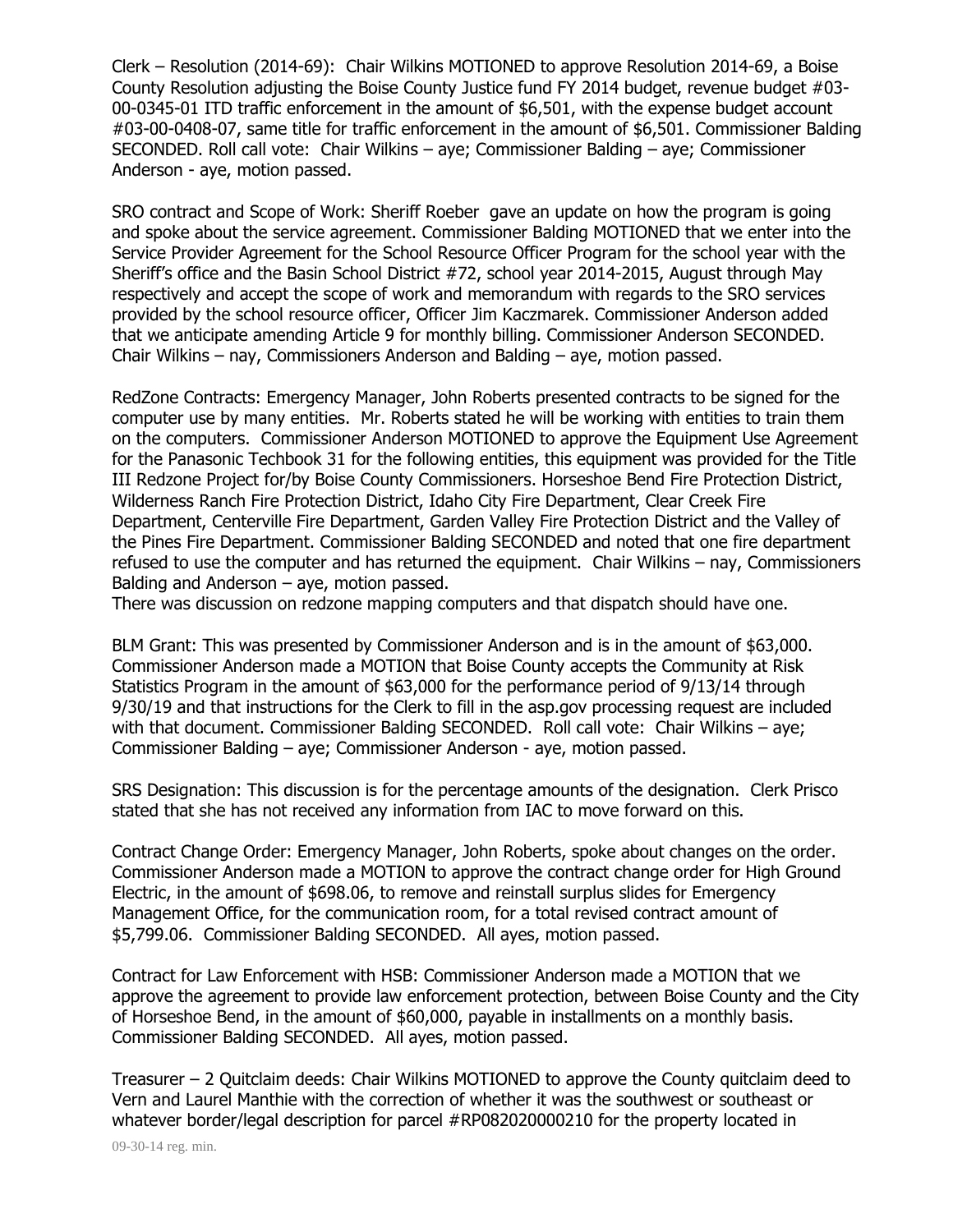Township 10 North, Range 4 East, Section 33, Warm Springs Estates, #1, Lot 21. Commissioner Balding SECONDED and commented that these are properties that the Treasurer or the County, if you will, have taken for tax deeds. All ayes, motion passed.

Chair Wilkins MOTIONED to approve the County quitclaim deed as presented to Dan Gossing for the property located in Township 9 North, Range 4 East, Section 19 with the section being corrected in the legal descriptions prior to signature for Garden Valley Summer Homes by December 3, Lot 3, Lot 11, Parcel RP027030030110. Commissioner Balding SECONDED. All ayes, motion passed.

GIS Amendment #1 for Geo Mapping Consultants: Commissioner Anderson made a MOTION that we amend the legal areas contract with Geographic Mapping Consultants, Amendment #1 to extend the brook term and increase the contract rate by \$4,000. Total contract rate not to exceed \$124,000. Commissioner Balding SECONDED. Chair Wilkins – nay, Commissioners Balding and Anderson – aye, motion passed.

**DEMAND WARRANTS:** Chair Wilkins made a MOTION to approve the demand warrant for Wolfcomm Enterprises, invoice number 779 dated 9/5/14 in the amount of \$6,060.00 for ITD reimbursement for fund #03-01 account #492-00. This is for body voice recorders for officers, added Commissioner Balding. Commissioner Balding SECONDED. Chair Wilkins rescinded her motion for further information from the Sheriff's office, she will call him and table this for later in the day.

Sheriff Roeber stated he is requesting the over \$1,000 limit and to approve the amount as the full amount will be reimbursed. Chair Wilkins made a MOTION to approve the demand warrant and allow the Sheriff to spend over the \$1,000 amendment per policy to Wolfcomm Enterprises for invoice # 779 which is an ITD reimbursement for police body cameras for management software, the chargers, the cables in the amount of \$6,060. Commissioner Balding SECONDED. All ayes, motion passed.

Chair Wilkins made a MOTION to approve the demand warrant to Frontier, approved as a nonmedical payment for indigent case  $#14$ -09-A in the amount \$121.86. Commissioner Balding SECONDED. All ayes, motion passed.

Chair Wilkins MOTIONED to approve the demand warrant to Idaho Power for a non-medical payment for indigent case #14-09-A in the amount of \$281.19 as presented. Commissioner Balding SECONDED. All ayes, motion passed.

Chair Wilkins made a MOTION to approve the demand warrant to Ms. Canody for the ULO reimbursement for the amount of \$630.87. Commissioner Balding SECONDED. All ayes, motion passed.

**INDIGENT:** Chair Wilkins MOTIONED to go into executive session per I.C. 67-2345(1)(d). Commissioner Balding SECONDED. Roll call vote: Chair Wilkins – aye; Commissioner Balding – aye; Commissioner Anderson - aye, motion passed. Coming out of executive session for I.C. 67- 2345(1)(d), Chair Wilkins made a MOTION on the following cases: deny case #14-07-A and case #14-08-A due to lack of compliance and that we remove the lien on case 14-03-C. Commissioner Balding SECONDED. Roll call vote: Chair Wilkins – aye; Commissioner Balding – aye; Commissioner Anderson - aye, motion passed.

**Resolutions:** Chair Wilkins MOTIONED to approve Resolution 2014-70, with the inclusion of the attachment of Exhibit A, as submitted by Commissioner Anderson, is a Boise County Resolution to provide funding support to reimburse search & rescue and other emergency services performed on federal lands, to the Boise County Sheriff's Department, total amount of Title III funds of \$85,030.74. Commissioner Balding SECONDED. Roll call vote: Chair Wilkins – aye; Commissioner Balding – aye; Commissioner Anderson - aye, motion passed.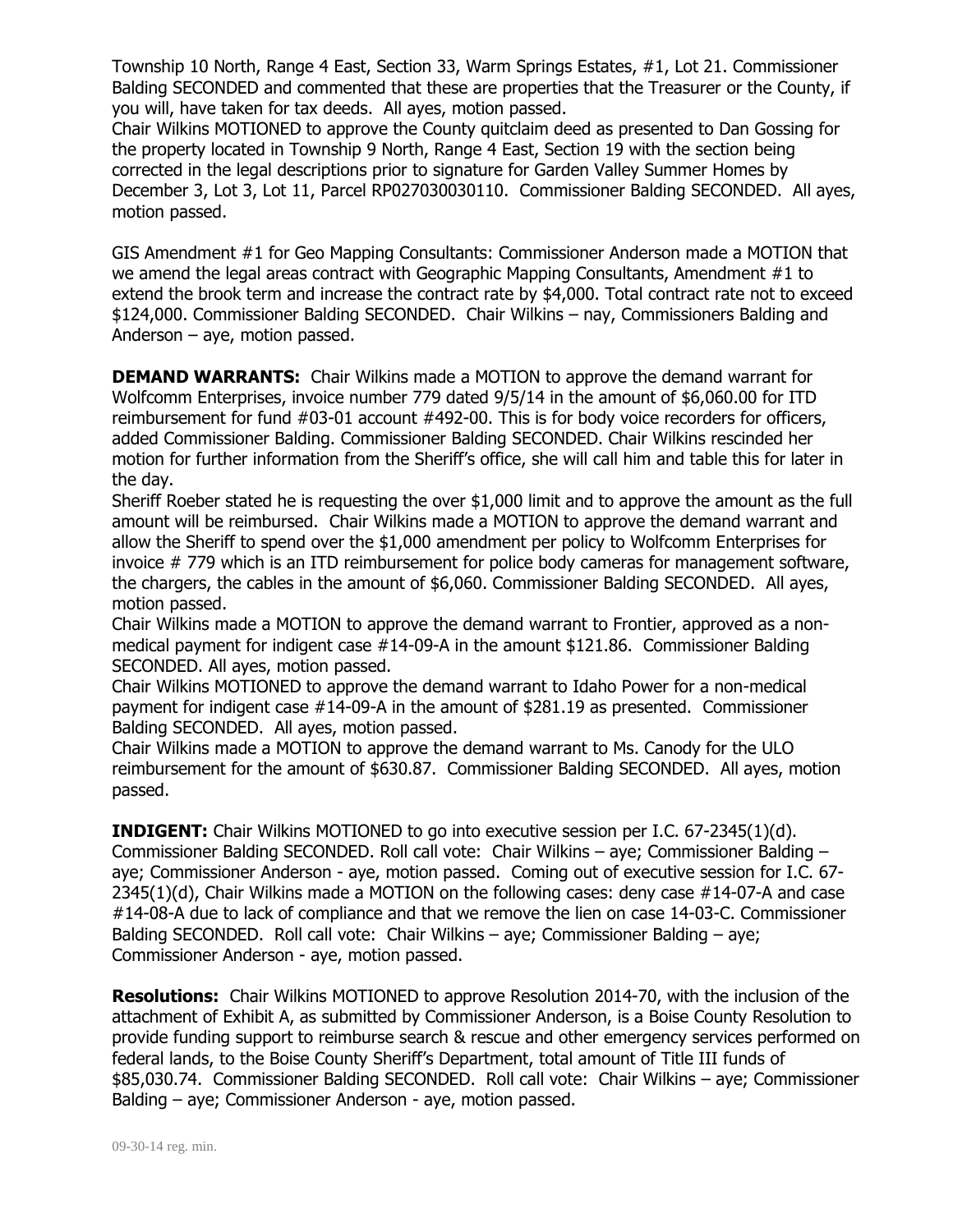Chair Wilkins made a MOTION to approve resolution 2014-71, a Boise County Resolution to provide funding support to reimburse for hazard fuel reduction projects within the home ignition zones 208 around structures to the Garden Valley Fire Protection District of Title III funds and it be Attachment A, for the expenditures of such support is attached to the resolution as presented by Commissioner Anderson in the amount of \$10,000. Commissioner Balding SECONDED. Roll call vote: Chair Wilkins – aye; Commissioner Balding – aye; Commissioner Anderson - aye, motion passed.

Chair Wilkins made a MOTION to approve Resolution 2014-72; this as well is a Title III funds of a Boise County Resolution to provide funding support to reimburse for hazard fuel reduction projects within the home ignition zone of 200 feet in the amount of \$15,000 to Valley of the Pines, Thorn Creek Volunteer Fire Department, this shall include Exhibit A for expenditures from the report as submitted by Commissioner Anderson. Commissioner Anderson SECONDED. Roll call vote: Chair Wilkins – aye; Commissioner Balding – aye; Commissioner Anderson - aye, motion passed. Chair Wilkins made a MOTION to approve Resolution 2014-73, this is a Boise County resolution to provide funding support to reimburse search and rescue and other emergency services performed on federal lands in the amount of \$15,000 to the City of Idaho City, this resolution shall include Exhibit A for expenditures of such support as provided by Commissioner Anderson. Commissioner Balding seconded. Clarification that this is also Title III funds. Roll call vote: Chair Wilkins – aye; Commissioner Balding – aye; Commissioner Anderson - aye, motion passed.

**PA ISSUES:** The following were discussed: Weilmunster MOU - not quite ready so we need to put it on next week's agenda. The Board would like to know how to proceed? Is there a standing committee or new each time? It has been verified on IAC.

EMS Joint Powers Agreement – The Board discussed possibly adding a cooperative paragraph. There was discussion on the Solid Waste Transfer Station damage.

Prosecutor Gee stated he is working with Rora on the ULO power point presentation November election – getting information out on the gaming issue such as a fact finding draft for the public.

Commissioner Anderson spoke about the Youren remainder deed. She stated she would follow through if Prosecutor Gee would like her to.

Chair Wilkins MOTIONED TO GO INTO EXECUTIVE SESSION per I.C. 67-2345(1)(f): Pending Litigation and EXECUTIVE SESSION per I.C. 67-2345(1)(b): Personnel. Commissioner Balding seconded. Roll call vote: Chair Wilkins – aye; Commissioner Balding – aye; Commissioner Anderson - aye, motion passed. Coming out of executive session, the Board received updates on issues from the Prosecutor and personnel, no decisions were made, Prosecutor will be looking into issues.

**ARROW ROCK ROAD CONTRACT:** Bid opening – only one bid was received, it was from Jerry Inama (Moe). Chair Wilkins attempted to read portions of the bid into the record but then asked Road Department Superintendent, Bill Jones, to read the document information into the record. Chair Wilkins spoke about an email from Alan Lake of the Atlanta Highway District. A copy of the bid will go to Bill Jones for him to consider. For the record, we did not receive an official bid from Atlanta Highway District. This will be tabled until next week.

**DISHION ENTERPRISES:** Wade Dishion gave a handout for August and reviewing it with the Board.

**PUBLIC HEARING - OPENING OF FY 2014 BUDGET:** This is a continuation of the public hearing. Clerk Prisco stated she provided the Board with a copy of a resolution for the FY 2014 budget and itemization of resolutions and dollar amounts.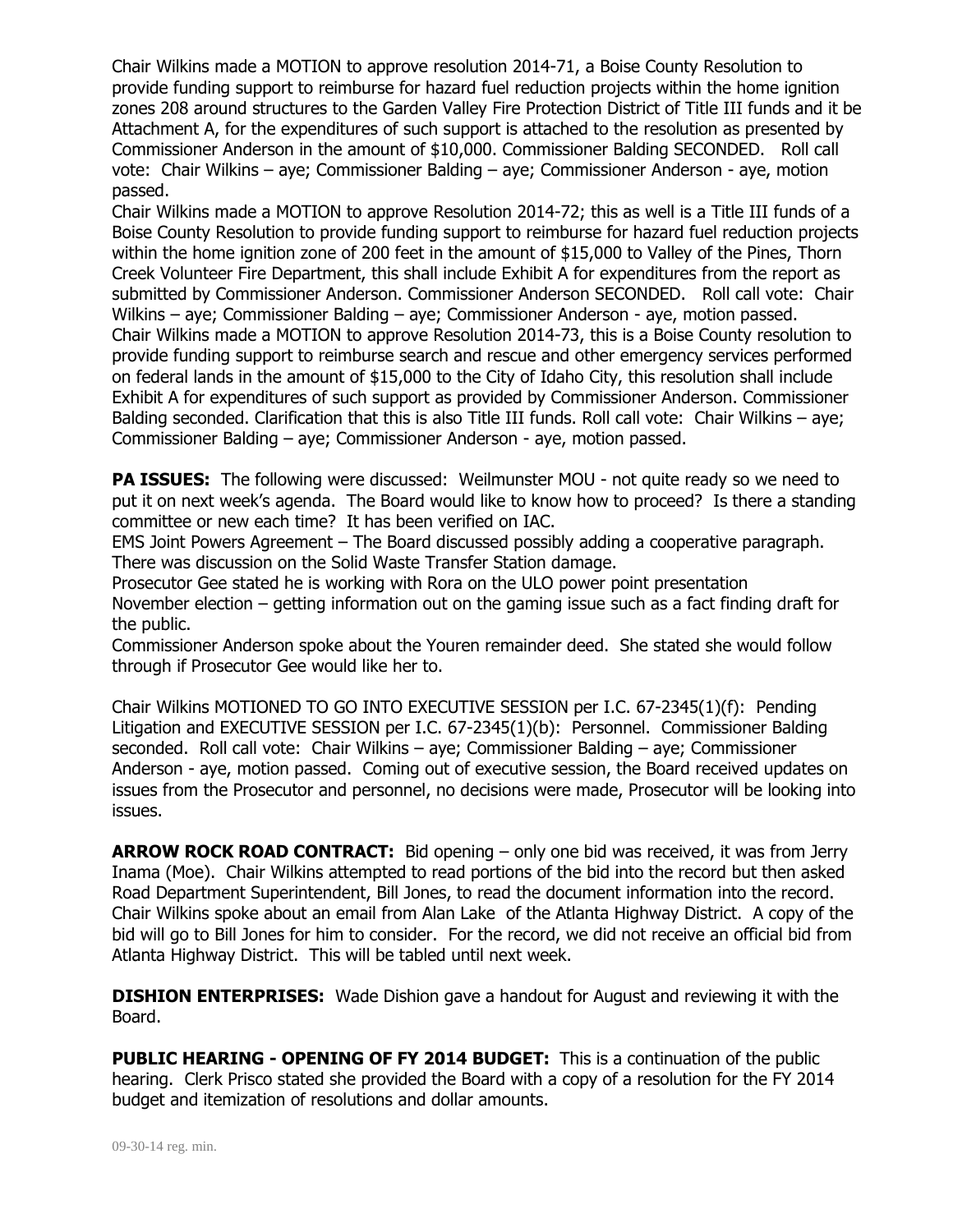Chair Wilkins closed the regular meeting and opened the public hearing. Constituent, Jayne Reed of Garden Valley, spoke about the reasoning of the funds. She spoke about the funds being surplussed. Chair Wilkins closed the public hearing and the Board deliberated. Deputy Clerk Klingner spoke about when they (funds) can be deemed as surplus. Chair Wilkins made a MOTION to approve Resolution 2014-74, a resolution preparing and adopting the amendment to the FY 2014 budget for paying expenses of Boise County, Idaho for the fiscal year beginning on the first day of October 2013 and ending on the  $30<sup>th</sup>$  of September, 2014. Commissioner Balding seconded. Commissioner Balding amended the motion to add; attaching amendment A to the resolution. Amended and seconded. Roll call vote: Chair Wilkins – aye; Commissioner Balding – aye; Commissioner Anderson - aye, motion passed.

Chair directed clerk to check with STC as to amending the L2's, recinding request due to Commissioner Anderson's comments.

## **MISCELLANEOUS & CORRESPONDENCE:**

- **Elections** Polling Place Designation November  $4<sup>th</sup>$  election Chair Wilkins MOTIONED to approve the Boise County polling places general elections for November 4, 2014 for Precinct 30 Garden Valley - location Crouch Community Hall, Precinct 40 Horseshoe Bend – location Horseshoe Bend Courthouse, Precinct 50 Idaho City - location Boise County Courthouse, Precinct 60 Lowman – location Lowman Emergency Services #80, Precinct 70 Mores Creek – location Wilderness Ranch Fire Station, Precinct 80 Placerville – location Centerville Fire Station, Precinct 90 Absentee – location Boise County Recorder's office. Commissioner Balding SECONDED. All ayes, motion passed.
- Election Facility Agreements Chair Wilkins MOTIONED to approve the agreements for use of facilities for the following places: Crouch Community Hall, Lowman Emergency Services Station #80, Centerville Fire Station and the Wilderness Ranch Fire Station as presented per the agreements for use as polling places. Commissioner Anderson added that the City of Crouch has a fee of \$50, Centerville Fire Station has a fee of \$75, Lowman Emergency Services Station #80 and Wilderness Ranch Fire Station have no fee. Commissioner Balding SECONDED. All ayes, motion passed.
- Board Of Equalization Monthly reports/action nothing was discussed.
- Certificates of Residency Chair Wilkins MOTIONED to approve the Certificates of Residency/Affidavit for the following: J. Akers, M. Artolla, M. Broom, M. Coleman and S. Lowe. Commissioner Anderson SECONDED. All ayes, motion passed.
- **EBCAD Stats EBCAD meeting coming up, need to post for October 9<sup>th</sup> from 6 pm** 7 pm. This is the Lowman Emergency Joint Quarterly meeting with the Operations Board.
- LHTAC progress report information only.
- ID Power Notice #33136 information only.
- ID Capital Crimes Memo Board member at large and a ballot to submit. Assessor Adamson stated he knows who the Board members are. Chair Wilkins MOTIONED to give our vote for the Capital Crimes Defense Funds member at large board member to David Crowley and that the Clerk fill in and fax or email to the address on the letter as soon as possible before the 10th. Commissioner Balding SECONDED. All ayes, motion passed.
- Future Agenda Topics Review: The Board discussed the future agenda topics.

**FOOTHILLS PLAN DISCUSSION:** Commissioner Anderson presented copies for the Board to review. Commissioner Anderson stated that next week there is a public meeting and then a comment period. The project is now called the Foothills Interagency Plan.

**AT WILL POLICY ADOPTION/RESOLUTION:** This is the final draft of the policy. Chair Wilkins MOTIONED to approve Resolution 2014-75, a Boise County resolution amending the Boise County Personnel Policy upon diligent review and discussion of the amended policy as it has been held by the Board of County Commissioners and whereas agreement has been reached by the Board of the